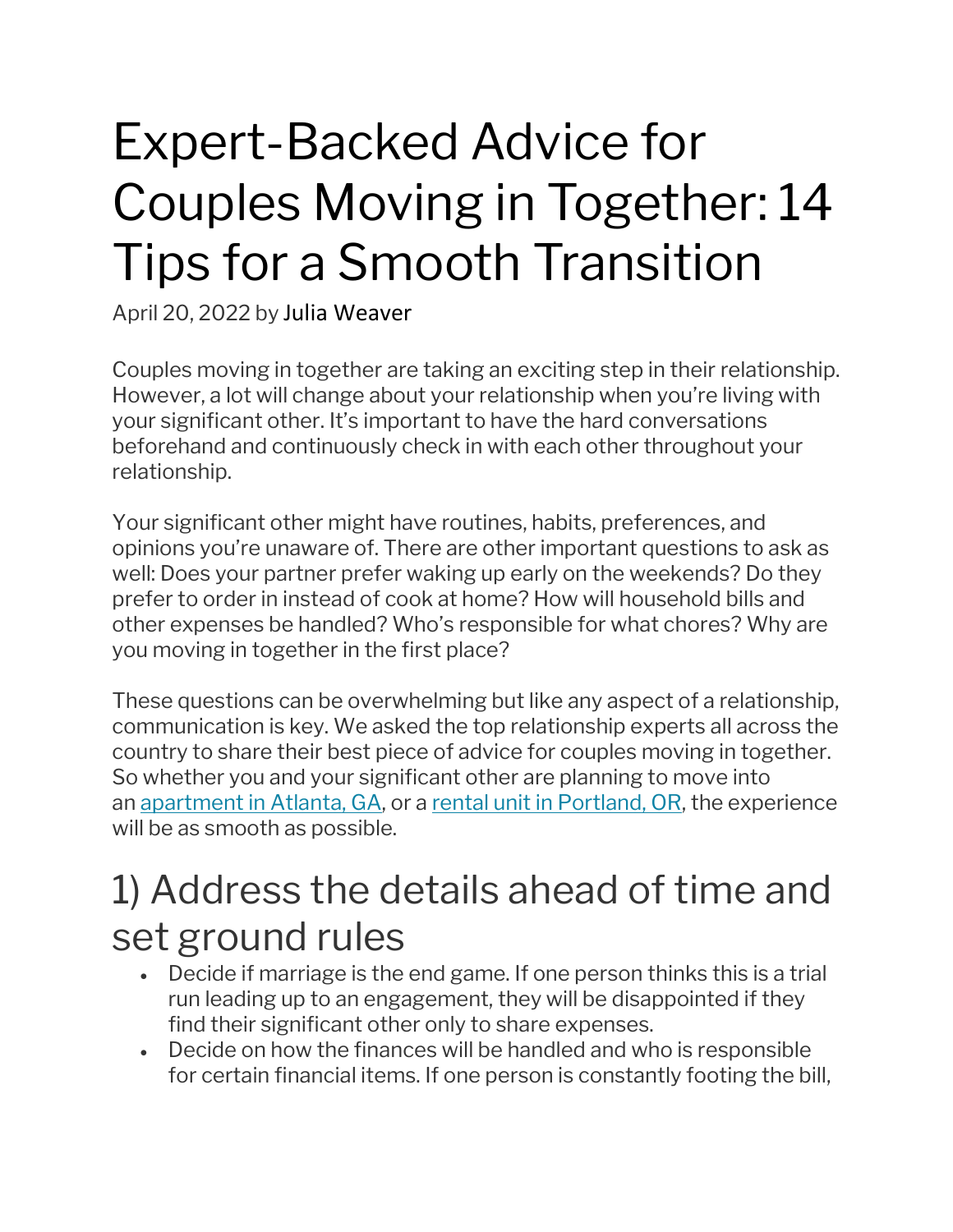resentment builds. Decide whether or not you will have an emergency fund and what it can be used for.

- You both need to agree on how to divide up the chores, such as lawn mowing, house cleaning, and maintenance.
- Decide how neat you both expect the place to be. Agree on what is common area, what's personal space, and the level of tidiness you both expect.
- Make sure you have ground rules on visitors. Can you have a group of friends over until late in the night without disturbing your significant other?
- Decide the level of improvements ahead of time, how you will cover the cost, and when it will be finished. – Susan Trombetti, matchmaker and CEO of Exclusive Matchmaking

# 2) Be vulnerable with each other

You need to ask yourself if your partner has let you in emotionally. Emotional intimacy starts with vulnerability, and it's important that your partner has shown a desire to be vulnerable with you. There will be times that are tough when you live together, so make sure you work well to navigate good times and challenging times. If you ask the hard questions and your partner is willing to work with you, even if that means visiting a counselor or therapist, that's a step in the right direction. If your partner is serious about growing with you, you'll be strengthening both types of attachment.

Before couples move in together, you need to discuss long-term plans. If your goal is getting engaged and married, talk about when an engagement would happen, and goals around having children (if applicable). Make sure your lifestyles match. The right partner will have these serious talks with you and hash out a plan and a timeline.

Be sure to address finances as well. Have a clear understanding of both your and your partner's relationship with money, and certainly your financial goals. You need to discuss how you will pay your rent or mortgage and make sure you both have enough savings to make the move-in together possible. Be transparent and honest with one another. It's wise to set up a joint bank account to contribute money towards your home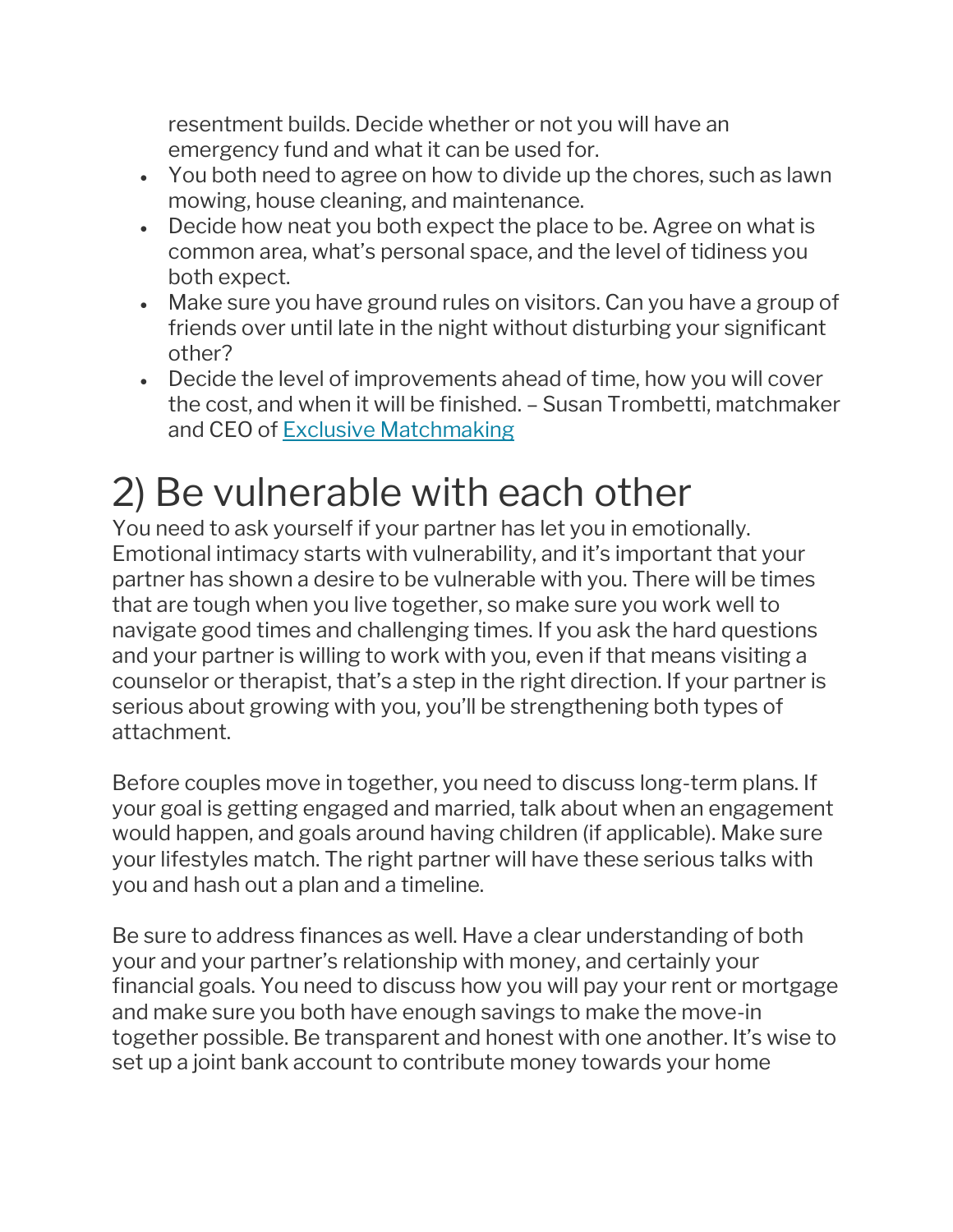payments so there are no surprises down the road. – Amy Anderson, Founder & CEO of Linx Dating | @ms.linxdating | LinkedIn

#### 3) Communicate budgets, priorities, deal-breakers, commutes, and space requirements

It's important to communicate budgets, priorities, deal-breakers, commutes, and space requirements. Moving in together can reveal unknown habits, grooming styles, etiquette, and cleanliness deal-breakers that may not have been known before. Budget, chores, furniture, and living styles should also be given significant weight. What items will be kept from each person, what items need to be purchased, and how will you divide move-in costs, monthly expenses, and utility services? Do you have enough money to cover bills in case one or both of you happen to lose your job? Credit scores can be negatively impacted.

Location and space are a big factor. Will both of you be working from home indefinitely? Do you need extra privacy, quiet space, or proximity to your office or place of business? Not all items can be addressed before movein. Still, good communication can alleviate many misunderstandings and help you know your partner more intimately than before. – Eddie Hernandez, Dating Consultant

#### 4) Create individual spaces to recharge

Couples should review their compatibility factors and what makes them good as a couple. Design the personal spaces to support each individual's needs, such as a little privacy with one person's closet or bathroom in the guest room versus an equal share of the primary room. This allows the individuals to blend their lives while respecting their differences in daily routines and habits. Define ways each person brings value to their new space. Consider each partner equal. Therefore, every responsibility can be on the list to share, alternate, or take the lead. With more couples working from home, individuals need to define their workspace and separate it from their nights, weekends, and leisure spaces. Design the space so one can turn work off and enjoy the rest of their home as a reprieve from the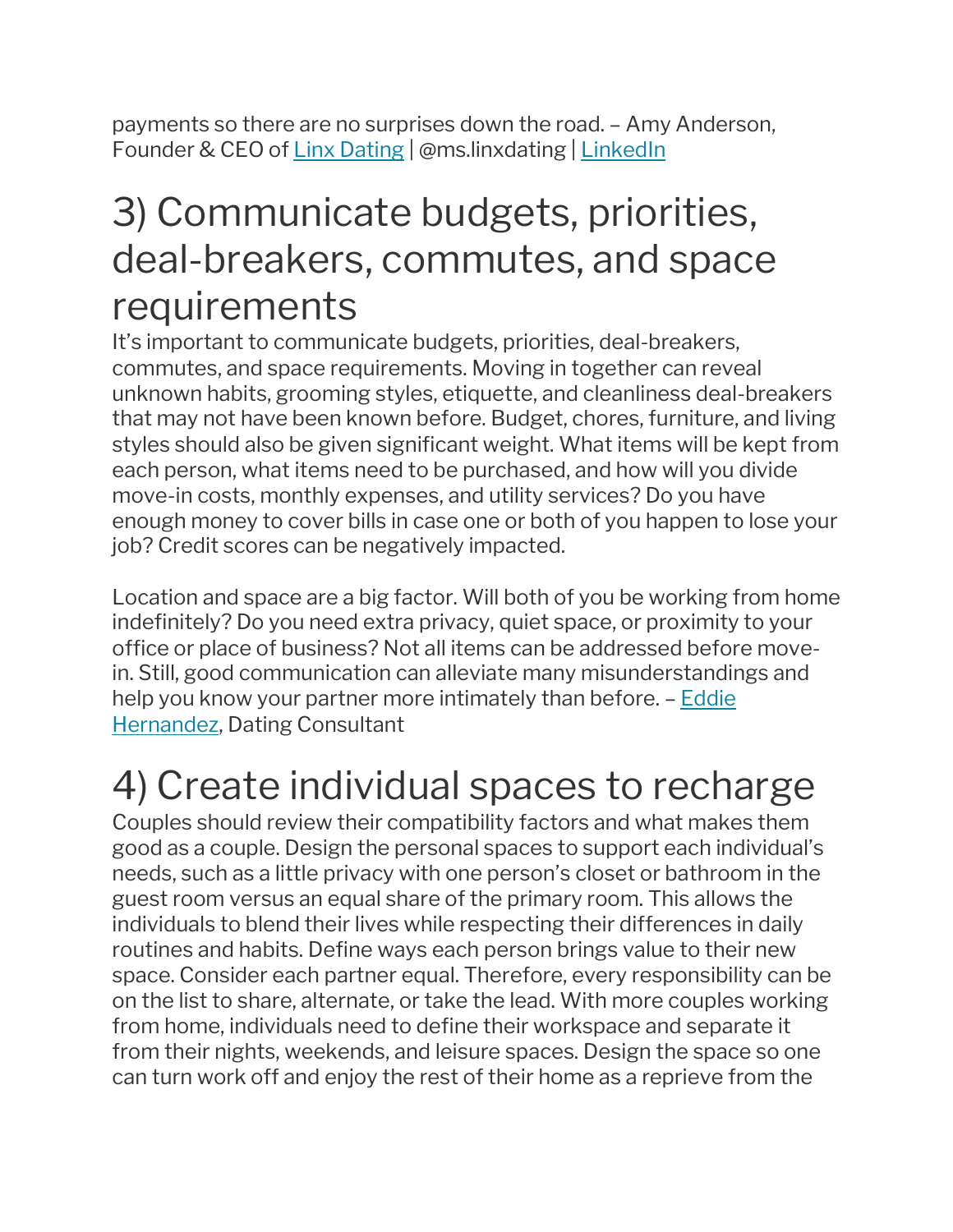daily work grind. – Tammy Shaklee, H4M Matchmaking President / Certified Matchmaker

### 5) Make even the small decisions together

Don't take a "whatever you want" at face value. Instead, make decisions together so it doesn't backfire on anyone. Mark your territory together. Have fun making it your own. Go shopping and pick out meaningful items for you as a couple. This can be as simple as some candles, a piece of wall art, or some wireless speakers to blast your shared playlists. Most importantly, plan to celebrate your future together, making happy home memories. – Lori Zaslow, NYC Matchmaker and co-founder of Project **Soulmate** 

# 6) Don't forget to have fun

When preparing to move in with a significant other, it's important to be honest about your expectations, needs, and preferences. For example, spend time discussing how you will handle your individual needs for space and how you will divide household tasks fairly. Do your best to work together as a team to make picking furniture, paint colors, home decor, etc., as fun as possible while honoring your unique styles. Moving can be very stressful, but being on the same page and viewing living together as an exciting relationship milestone will help offset the expected stress. – Rachel Dack, MS, LCPC, NCC, Licensed Clinical Professional Counselor and Dating/Relationship Coach

# 7) Create a "nest list"

A "nest list" is a list with three columns – home wants, habits, and hangups. Home wants are things you really want to have in your new place, such as a man cave, individual bathroom, walk-in closet, right side of the bed, etc. Habits are things like snoring, watching TV late, and always forgetting to plan meals. Hangups are your pet peeves, like empty toilet paper rolls, leaving the toilet seat up, expired produce, unlocked doors, dirty bathrooms, and others. Once you have your lists, adjust, add, or delete together, compromising where you can until you both agree on a final version. You now have an architecture beyond just your home to protect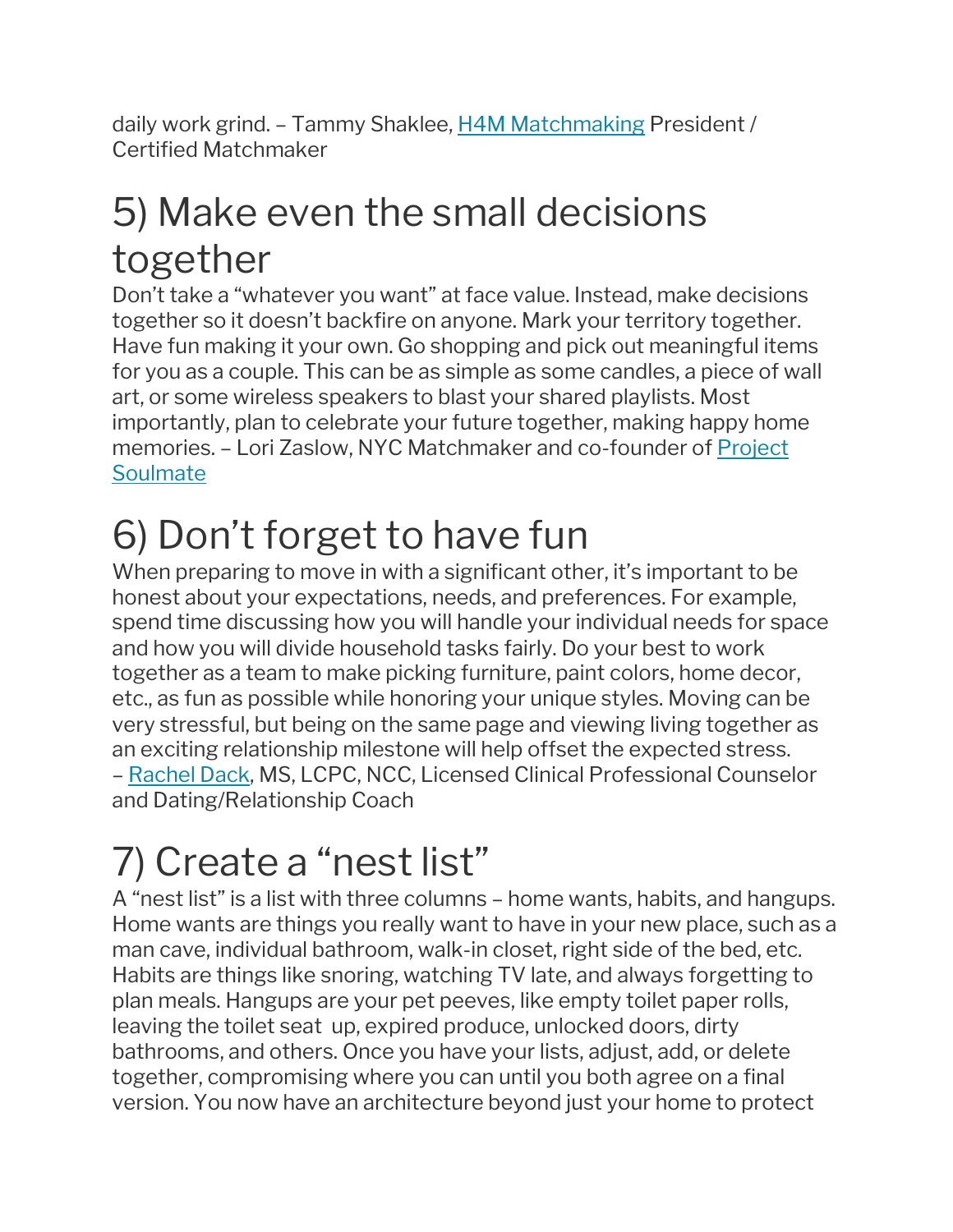your amazing relationship. Be sure to keep this list in a place you'll remember so you know where to look if you end up needing it. – Love experts Destin Pfaff and Rachel Federoff from [LoveAndMatchmaking.com](http://www.loveandmatchmaking.com/)

# 8) Balance is a huge key to success

Moving in together is considered the very first step in merging a couple's lives. This life event is not something to jump into without first being crystal clear on financial responsibilities. Does the person who makes more money pay more rent? If so, what could be a reasonable responsibility that the other person could take on to balance the scale? Perhaps incur the cost of internet or groceries for the home. – Annie Garmendia, Matchmaker at Cinqe Matchmaking

# 9) Communicate your needs

The things that we squabble about often come down to our core needs. It's useful to work out your core needs to feel safe, content, at ease, and even loved in your home. What routines are important for you in order to feel well, e.g., morning meditation. How much time for connection or space do you need? What are your needs for cleanliness? Tidiness? What would make you feel loved? Put structures in place to take care of your needs to be free to love. Lemarc Thomas, CEO and Founder of Lemarc Thomas AB

# 10) Boundaries are key for couples moving in together

Communicating your expectations and preferences before you move in with someone will make that transition easier. Talk about things like chores, schedules, and lifestyle. Moving in with someone is a big step. Even if you know your significant other very well, you'll learn new things about them as you take your relationship to the next level.

It's also a good idea to talk about what happens if things don't work out if you're buying a place, how will you sell it? If you're renting, who will stay or will you both stay for the rest of the lease? The last piece of advice is to set boundaries around your time so that you still can have your alone time and independence while living together. – Abby Rosenblum, Founder and Matchmaker The Social: Modern Matchmaking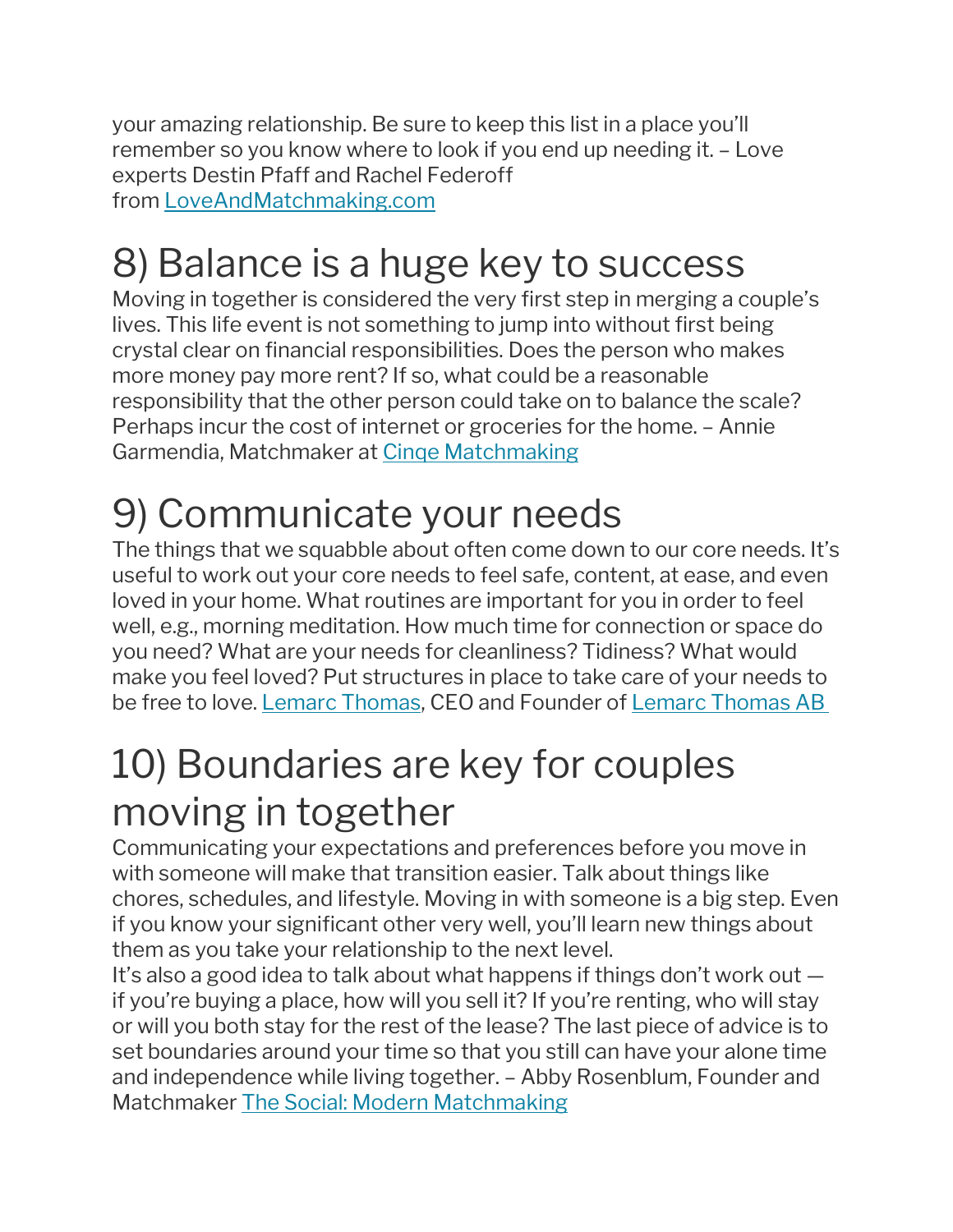### 11) Don't base your compatibility on a fun vacation

A common belief is that if a couple can vacation well together, they'll be able to live well together. But all this really means is that they vacation well together. If they don't, however, that is a sign they probably won't live together very well. The differences are finances, responsibilities, and great communication. If you do choose to live together and there is something that bothers you about the other person, you may think that once you're married, something will change. There's a high chance that it will just bother you more. Communication, negotiation, and compromise are the keys in everything with a relationship. – Michele "the Matchmaker" Fields, owner of Bon Jour Matchmaking Service. (Works with residents in Colorado)

### 12) Designate time to spend together and apart

Moving in with anyone, let alone a significant other or partner, can be a very exciting and emotionally-charged time. As you transition to living together, here are some things to consider:

- Communicate your needs and desires with kindness and understanding.
- Let the small stuff go. Something very important for your partner may not be as important to you (we don't all like ten pillows on the bed?). Living together means you can bring your own unique expression to the space.
- Designate time to spend together both inside and outside your home. Give each other the freedom to enjoy time alone, with friends, or with family, with and without one another. Small gestures or quality time together every week go a long way.

Enjoy this new and incredible experience! Prepare yourself mentally for a challenging period of transition and change, but remember that time will evolve and allow an opportunity to get closer and feel more connected. – Jenny Apple Jacobs from Jenny Apple Matchmaking